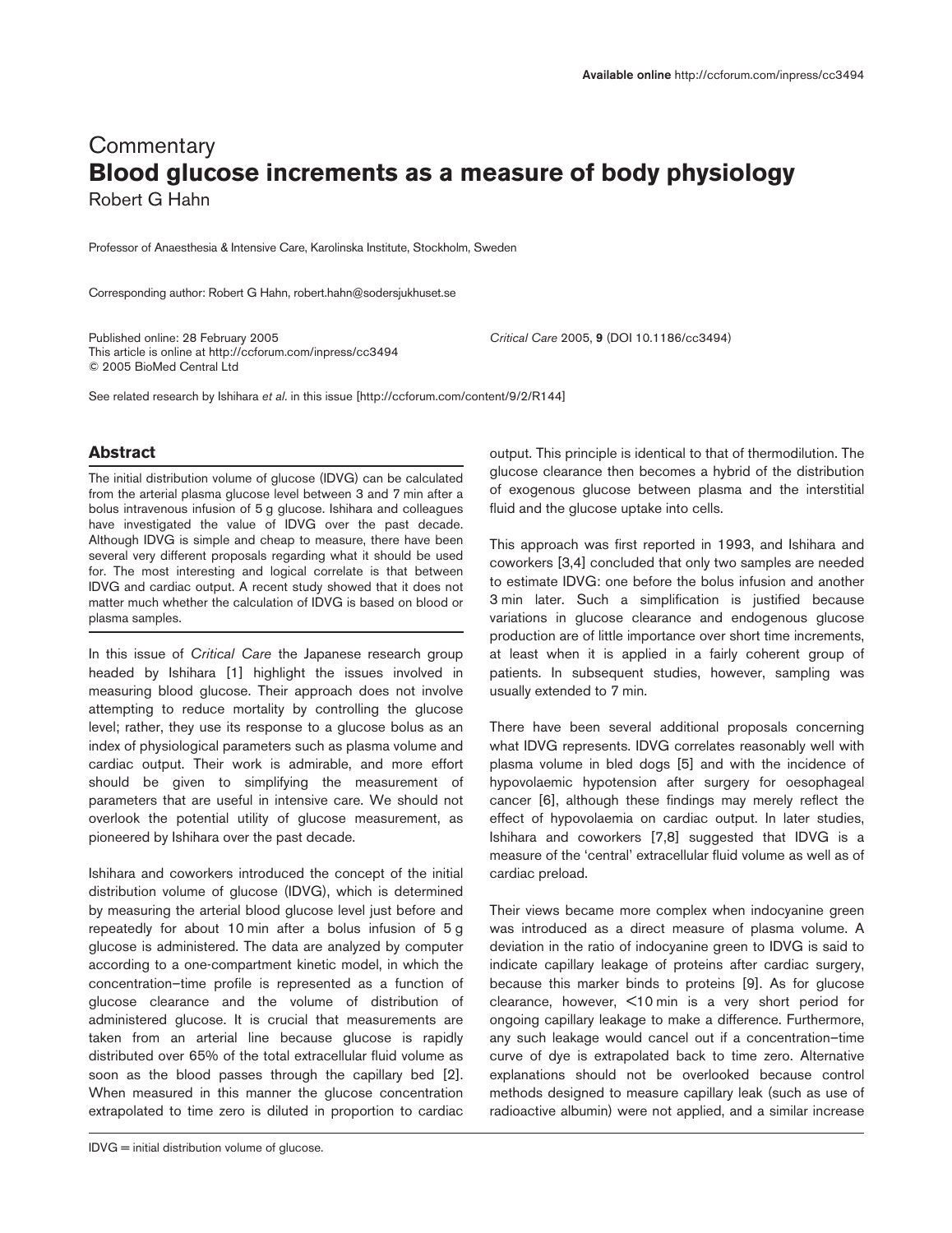



Relative stability of the volume of distribution of glucose when 5 g glucose is given by intravenous infusion over 10 min on three occasions immediately following each other in one healthy volunteer. Plasma glucose was measured in venous blood. Ishihara and coworkers infuse glucose even faster and use the arterial plasma glucose level measured between 3 and 7 min to calculate the volume of distribution. Figure used with courtesy of Dr Zule Sicardi.

in the indocyanine/IDVG ratio also occurs early after induction of intravenous anaesthesia [10] and after administration of histamine [11].

All of these ideas about the physiological meaning of IDVG may be difficult to differentiate for the intensivist. Although IDVG perhaps most directly reflects a fraction of the extracellular fluid volume, several of Ishihara and coworkers' later studies actually strongly support their first interpretation, namely that IDVG indicates cardiac output. This correlation between IDVG and cardiac output is logical and renders IDVG highly useful because it both predicts a key parameter in body physiology and can be measured quickly and with little effort and cost. Unfortunately, this view is somewhat countered by the fact that IDVG is said to be undisturbed by vasoactive drugs, although most of these agents actually change cardiac output [12].

What the limits are and the errors that may be hidden in the determination of IDVG are the most recent issues. IDVG is apparently accurate if it is repeated after 30 min in clinical patients [13], although the study presented in this issue [1] holds that blood glucose remains elevated for another 30 min, which is also the case in healthy individuals (Fig. 1).

In study presented in this issue, Ishihara and coworkers [1], in addition to repeating their previous finding that a 3-min postinfusion sample is sufficient to predict IDVG [3,4], also compare calculations of IDVG based on plasma glucose and blood glucose. The difference is quite small and, logically, should be accounted for by displacement of glucose from the parts of the red blood cells that consist of haemoglobin. The authors found no correlation between the plasma–blood difference in IDVG and the haematocrit, but I believe that haemoglobin would be a more reasonable comparitor because haemoglobin reflects differences in the water content of blood [14]. Nevertheless, the authors conclude that measurements can be based on both plasma and blood samples, although these are not interchangeable. Once chosen, use of either body fluid should probably be consistent.

It appears that the IDVG will be ready for limited implementation once it has been tested by additional independent groups. The method is safe and easy to apply, but intensivists must reach a consensus about its place in the clinic and what it really shows. I foresee that IDVG may serve as a screening test to separate patients with a hyperkinetic circulation from those with a hypokinetic one.

## **Competing interests**

The author(s) declare that they have no competing interests.

## **References**

- 1. Ishihara H, Nakamura H, Okawa H, Takase H, Tsubo T, Hirota K: **Initial distribution volume of glucose can be approximated using a conventional glucose analyzer in the intensive care unit.** *Crit Care* 2005, **9:**R144-R149.
- 2. Radzuik J, Pye S: **Quantitation of basal endogenous glucose production in type II diabetes [review]**. *Diabetologia* 2002, **45:** 1053-1084.
- 3. Ishihara H, Shimodate Y, Koh H, Isozaki K, Tsubo T, Matsuki A: **The initial distribution volume of glucose and cardiac output in the critically ill.** *Can J Anaesth* 1993, **40:**28-31.
- 4. Hirota K, Ishihara H, Tsubo T, Matsuki A: **Estimation of the initial distribution volume of glucose by an incremental plasma glucose level at 3 min after i.v. glucose in humans.** *Br J Clin Pharmacol* 1999, **47:**361-364.
- 5. Koh H, Ishihara H, Miyahara A, Takahashi S, Matsuki A: **Does the initial distribution volume of glucose reflect plasma volume after haemorrhage in dogs?** *Can J Anaesth* 1995, **42:**163-167.
- 6. Suziki A, Ishihara H, Okawa H, Tsubo T, Matsuki A: **Can initial distribution volume of glucose predict hypovolemic hypoten-**